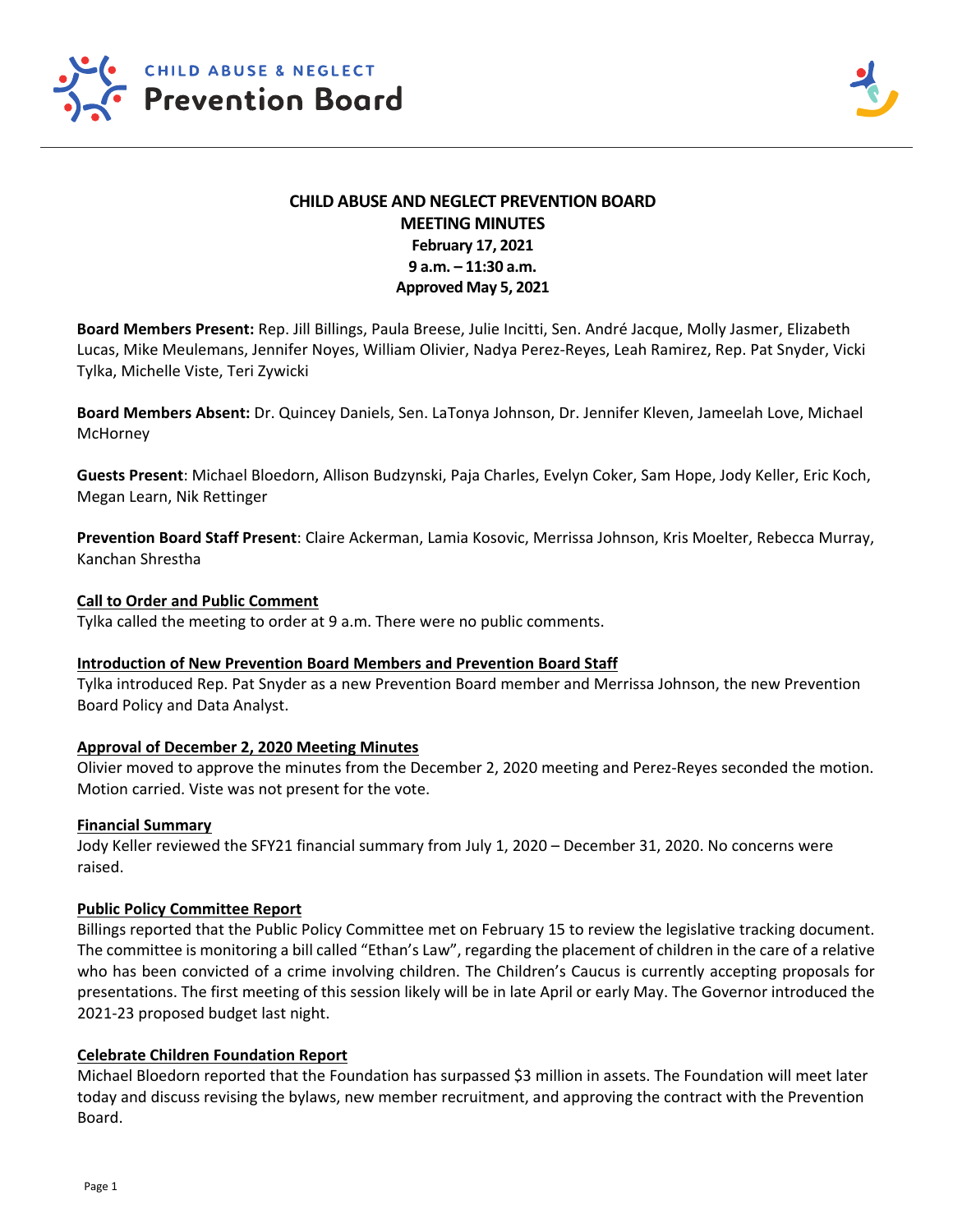



# **DCF Update**

Perez‐Reyes reported on items that were included in the Governor's proposed budget. She also provided an update on the Preschool Development Grant. DCF recently received a three‐year, \$30 million grant to implement the strategic plan. There is \$500,000 a year for the Prevention Board to support Family Resource Centers.

# **SFY21 Community Investment Plan Approval**

Murray presented the revised SFY21 Community Investment Plan. Meulemans moved to approve the revised plan and Viste seconded the motion. Motion carried.

### **SFY 22 Grant Renewals**

- **1. Family Strengthening Continuum Training and Technical Assistance Supporting Families Together Association**
- **2. Parent Education reporting system ‐ University of Kansas**
- **3. Parent Education: Children's Hospital and Health System**
- **4. Parent Education: Family & Childcare Resources of NEW**  Olivier moved to approve the renewal and Perez‐Reyes seconded the motion. Breese and Jacque recused themselves. Motion carried.
- **5. Parent Education: Family Resource Center, Inc.**
- **6. Parent Education: Greater Watertown Community Health Foundation**
- **7. Parent Education: Kenosha County DHS**
- **8. Parent Education: The Parenting Network**
- **9.** Parent Education: The Parenting Place Ramirez moved to approve the renewal and Viste seconded the motion. Billings recused herself. Motion carried.
- **10. Abusive Head Trauma Prevention: Family Resource Center St. Croix Valley, Inc.**
- **11. Abusive Head Trauma Prevention: Family Resource Center of Sheboygan County**
- **12. Child Sexual Abuse Prevention ‐ Children's Wisconsin**

Viste moved to approve grant renewals for #1, 2, 3, 5, 6, 7, 8, 10, 11, and 12 and Meulemans seconded the motion. Motion carried. See #4 and #9 for motions.

#### **SFY22 Preliminary Community Investment Plan**

Murray presented the SFY22 preliminary Community Investment Plan. Viste moved to approve the preliminary plan and Zywicki seconded the motion. Motion carried.

# **Committees Review and Membership**

Murray reviewed the standing committees (Public Policy and Program Improvement) and encouraged board members to join a committee. She also discussed the formation of an ad hoc strategic planning committee that will meet during the summer to develop the next strategic and community investment plans.

Grantee Presentation: Parenting Inside Out and connecting parents to community agencies - *Paja Charles, Assistant Professor at the School of Social Work and an affiliate of the Institute for Research on Poverty and the Center for Law, Society, and Justice at the University of Wisconsin‐Madison.*